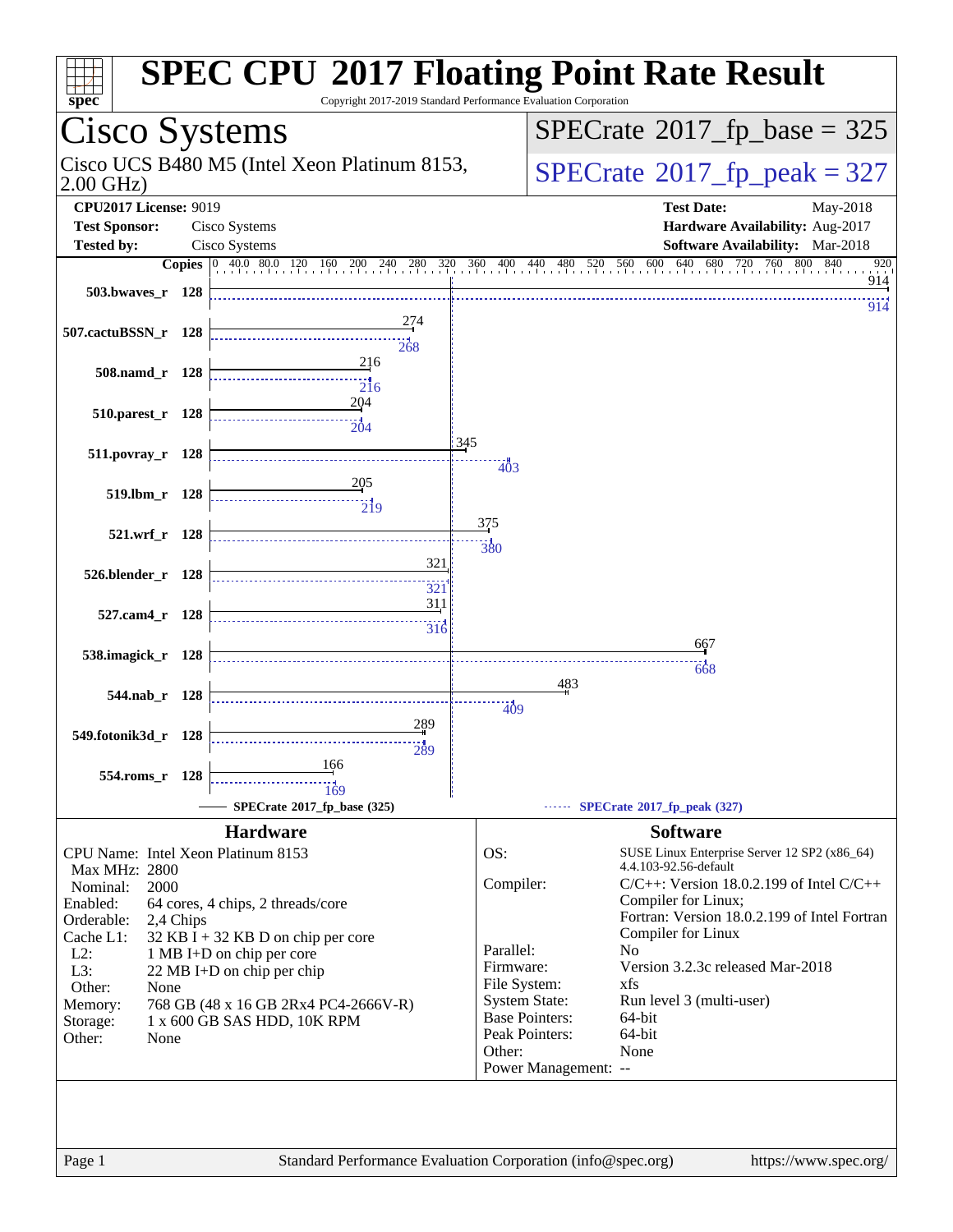

Copyright 2017-2019 Standard Performance Evaluation Corporation

## Cisco Systems

2.00 GHz) Cisco UCS B480 M5 (Intel Xeon Platinum 8153,  $\vert$ [SPECrate](http://www.spec.org/auto/cpu2017/Docs/result-fields.html#SPECrate2017fppeak)®[2017\\_fp\\_peak = 3](http://www.spec.org/auto/cpu2017/Docs/result-fields.html#SPECrate2017fppeak)27

 $SPECTate$ <sup>®</sup>[2017\\_fp\\_base =](http://www.spec.org/auto/cpu2017/Docs/result-fields.html#SPECrate2017fpbase) 325

**[CPU2017 License:](http://www.spec.org/auto/cpu2017/Docs/result-fields.html#CPU2017License)** 9019 **[Test Date:](http://www.spec.org/auto/cpu2017/Docs/result-fields.html#TestDate)** May-2018 **[Test Sponsor:](http://www.spec.org/auto/cpu2017/Docs/result-fields.html#TestSponsor)** Cisco Systems **[Hardware Availability:](http://www.spec.org/auto/cpu2017/Docs/result-fields.html#HardwareAvailability)** Aug-2017 **[Tested by:](http://www.spec.org/auto/cpu2017/Docs/result-fields.html#Testedby)** Cisco Systems **[Software Availability:](http://www.spec.org/auto/cpu2017/Docs/result-fields.html#SoftwareAvailability)** Mar-2018

#### **[Results Table](http://www.spec.org/auto/cpu2017/Docs/result-fields.html#ResultsTable)**

|                                            | <b>Base</b>   |                |       |                | <b>Peak</b> |                |       |               |                |              |                |              |                |              |
|--------------------------------------------|---------------|----------------|-------|----------------|-------------|----------------|-------|---------------|----------------|--------------|----------------|--------------|----------------|--------------|
| <b>Benchmark</b>                           | <b>Copies</b> | <b>Seconds</b> | Ratio | <b>Seconds</b> | Ratio       | <b>Seconds</b> | Ratio | <b>Copies</b> | <b>Seconds</b> | <b>Ratio</b> | <b>Seconds</b> | <b>Ratio</b> | <b>Seconds</b> | <b>Ratio</b> |
| 503.bwayes r                               | 128           | 1405           | 914   | 1405           | 913         | 1405           | 914   | 128           | 1404           | 914          | 1404           | 914          | 1405           | 914          |
| 507.cactuBSSN r                            | 128           | 591            | 274   | 592            | 274         | 591            | 274   | 128           | 604            | 268          | 604            | 268          | 603            | 269          |
| $508$ .namd $_r$                           | 128           | 563            | 216   | 563            | 216         | 563            | 216   | 128           | 561            | 217          | 563            | 216          | 567            | 215          |
| 510.parest_r                               | 128           | 1635           | 205   | 1646           | 203         | 1644           | 204   | 128           | 1640           | 204          | 1641           | 204          | 1642           | 204          |
| 511.povray_r                               | 128           | 869            | 344   | 865            | 346         | 867            | 345   | 128           | 742            | 403          | 739            | 404          | 747            | 400          |
| 519.1bm r                                  | 128           | 657            | 205   | 657            | 205         | 657            | 205   | 128           | 618            | 218          | 617            | 219          | 616            | 219          |
| $521$ .wrf r                               | 128           | 763            | 376   | 764            | 375         | 764            | 375   | 128           | 757            | 379          | 755            | 380          | 755            | 380          |
| 526.blender_r                              | 128           | 608            | 321   | 608            | 320         | 607            | 321   | 128           | 607            | 321          | 606            | 321          | 607            | 321          |
| $527$ .cam4 $r$                            | 128           | 719            | 311   | 719            | 311         | 720            | 311   | 128           | 706            | 317          | 708            | 316          | 708            | 316          |
| 538.imagick_r                              | 128           | 477            | 667   | 477            | 668         | 478            | 666   | 128           | 476            | 669          | 477            | 668          | 477            | 667          |
| 544.nab r                                  | 128           | 449            | 479   | 446            | 483         | 446            | 483   | 128           | 527            | 409          | 527            | 409          | 527            | 409          |
| 549.fotonik3d r                            | 128           | 1738           | 287   | 1722           | 290         | 1725           | 289   | 128           | 1724           | 289          | 1726           | 289          | 1734           | 288          |
| $554$ .roms r                              | 128           | 1225           | 166   | 1222           | 166         | 1227           | 166   | 128           | 1204           | <u>169</u>   | 1204           | 169          | 1203           | 169          |
| $SPECrate^{\otimes}2017$ _fp_base =<br>325 |               |                |       |                |             |                |       |               |                |              |                |              |                |              |

**[SPECrate](http://www.spec.org/auto/cpu2017/Docs/result-fields.html#SPECrate2017fppeak)[2017\\_fp\\_peak =](http://www.spec.org/auto/cpu2017/Docs/result-fields.html#SPECrate2017fppeak) 327**

Results appear in the [order in which they were run](http://www.spec.org/auto/cpu2017/Docs/result-fields.html#RunOrder). Bold underlined text [indicates a median measurement](http://www.spec.org/auto/cpu2017/Docs/result-fields.html#Median).

#### **[Submit Notes](http://www.spec.org/auto/cpu2017/Docs/result-fields.html#SubmitNotes)**

 The taskset mechanism was used to bind copies to processors. The config file option 'submit' was used to generate taskset commands to bind each copy to a specific processor. For details, please see the config file.

#### **[Operating System Notes](http://www.spec.org/auto/cpu2017/Docs/result-fields.html#OperatingSystemNotes)**

Stack size set to unlimited using "ulimit -s unlimited"

#### **[General Notes](http://www.spec.org/auto/cpu2017/Docs/result-fields.html#GeneralNotes)**

Environment variables set by runcpu before the start of the run: LD\_LIBRARY\_PATH = "/home/cpu2017/lib/ia32:/home/cpu2017/lib/intel64:/home/cpu2017/je5.0.1-32:/home/cpu2017/je5.0.1-64"

 Binaries compiled on a system with 1x Intel Core i7-4790 CPU + 32GB RAM memory using Redhat Enterprise Linux 7.4 Transparent Huge Pages enabled by default Prior to runcpu invocation Filesystem page cache synced and cleared with: sync; echo 3> /proc/sys/vm/drop\_caches Yes: The test sponsor attests, as of date of publication, that CVE-2017-5754 (Meltdown) is mitigated in the system as tested and documented. Yes: The test sponsor attests, as of date of publication, that CVE-2017-5753 (Spectre variant 1)

| Page 2 | Standard Performance Evaluation Corporation (info@spec.org) | https://www.spec.org/ |
|--------|-------------------------------------------------------------|-----------------------|
|        |                                                             |                       |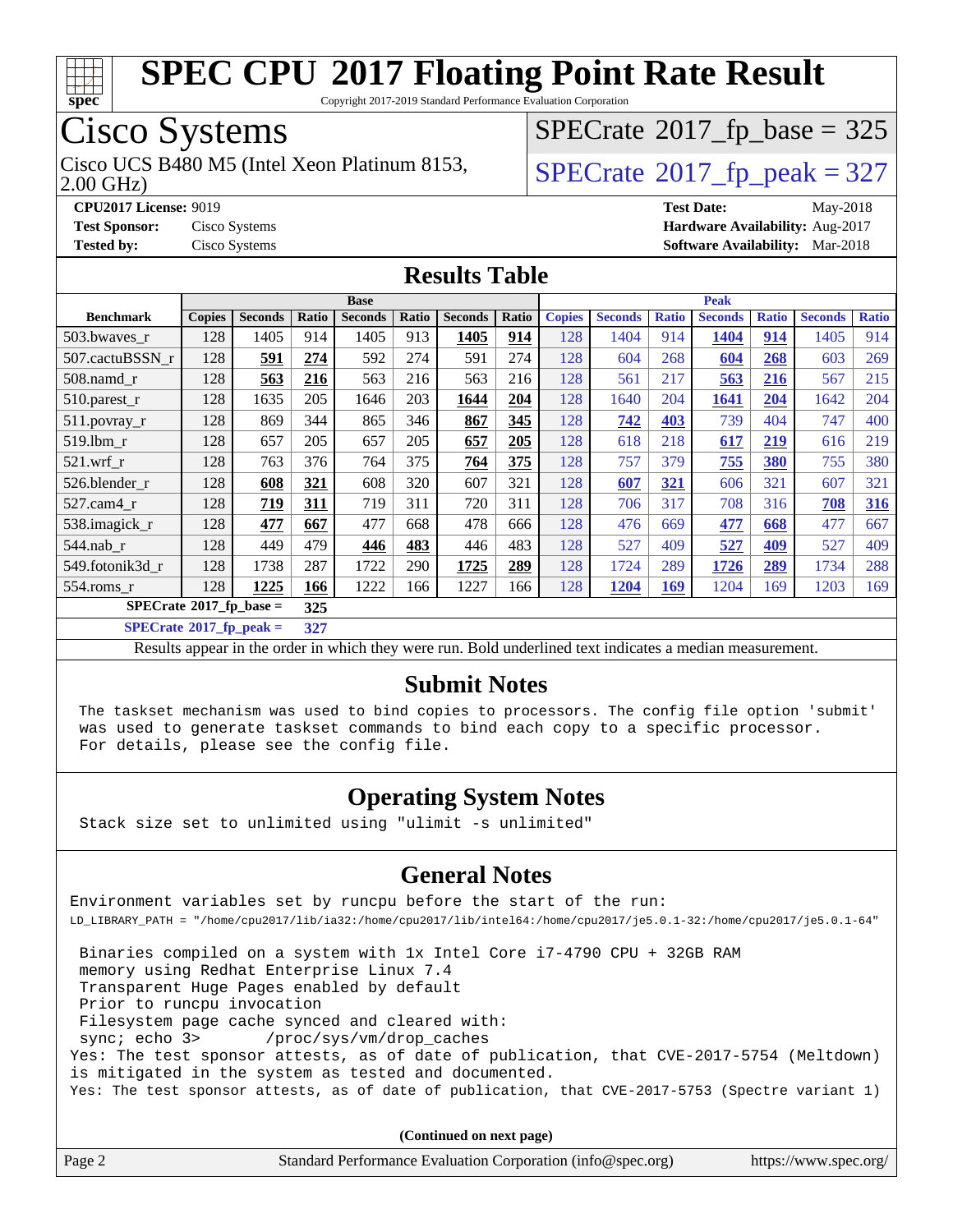

Copyright 2017-2019 Standard Performance Evaluation Corporation

## Cisco Systems

Cisco UCS B480 M5 (Intel Xeon Platinum 8153,  $\vert$ [SPECrate](http://www.spec.org/auto/cpu2017/Docs/result-fields.html#SPECrate2017fppeak)®[2017\\_fp\\_peak = 3](http://www.spec.org/auto/cpu2017/Docs/result-fields.html#SPECrate2017fppeak)27

 $SPECTate$ <sup>®</sup>[2017\\_fp\\_base =](http://www.spec.org/auto/cpu2017/Docs/result-fields.html#SPECrate2017fpbase) 325

2.00 GHz)

**[CPU2017 License:](http://www.spec.org/auto/cpu2017/Docs/result-fields.html#CPU2017License)** 9019 **[Test Date:](http://www.spec.org/auto/cpu2017/Docs/result-fields.html#TestDate)** May-2018 **[Test Sponsor:](http://www.spec.org/auto/cpu2017/Docs/result-fields.html#TestSponsor)** Cisco Systems **[Hardware Availability:](http://www.spec.org/auto/cpu2017/Docs/result-fields.html#HardwareAvailability)** Aug-2017

**[Tested by:](http://www.spec.org/auto/cpu2017/Docs/result-fields.html#Testedby)** Cisco Systems **[Software Availability:](http://www.spec.org/auto/cpu2017/Docs/result-fields.html#SoftwareAvailability)** Mar-2018

#### **[General Notes \(Continued\)](http://www.spec.org/auto/cpu2017/Docs/result-fields.html#GeneralNotes)**

is mitigated in the system as tested and documented. Yes: The test sponsor attests, as of date of publication, that CVE-2017-5715 (Spectre variant 2) is mitigated in the system as tested and documented.

#### **[Platform Notes](http://www.spec.org/auto/cpu2017/Docs/result-fields.html#PlatformNotes)**

Page 3 Standard Performance Evaluation Corporation [\(info@spec.org\)](mailto:info@spec.org) <https://www.spec.org/> BIOS Settings: Intel HyperThreading Technology set to Enabled CPU performance set to Enterprise Power Performance Tuning set to OS Controls SNC set to Enabled IMC Interleaving set to 1-way Interleave Patrol Scrub set to Disabled Sysinfo program /home/cpu2017/bin/sysinfo Rev: r5797 of 2017-06-14 96c45e4568ad54c135fd618bcc091c0f running on linux-xy4f Fri May 25 20:37:31 2018 SUT (System Under Test) info as seen by some common utilities. For more information on this section, see <https://www.spec.org/cpu2017/Docs/config.html#sysinfo> From /proc/cpuinfo model name : Intel(R) Xeon(R) Platinum 8153 CPU @ 2.00GHz 4 "physical id"s (chips) 128 "processors" cores, siblings (Caution: counting these is hw and system dependent. The following excerpts from /proc/cpuinfo might not be reliable. Use with caution.) cpu cores : 16 siblings : 32 physical 0: cores 0 1 2 3 4 5 6 7 8 9 10 11 12 13 14 15 physical 1: cores 0 1 2 3 4 5 6 7 8 9 10 11 12 13 14 15 physical 2: cores 0 1 2 3 4 5 6 7 8 9 10 11 12 13 14 15 physical 3: cores 0 1 2 3 4 5 6 7 8 9 10 11 12 13 14 15 From lscpu: Architecture: x86\_64 CPU op-mode(s): 32-bit, 64-bit Byte Order: Little Endian CPU(s): 128 On-line CPU(s) list: 0-127 Thread(s) per core: 2 Core(s) per socket: 16 Socket(s): 4 NUMA node(s): 8 Vendor ID: GenuineIntel **(Continued on next page)**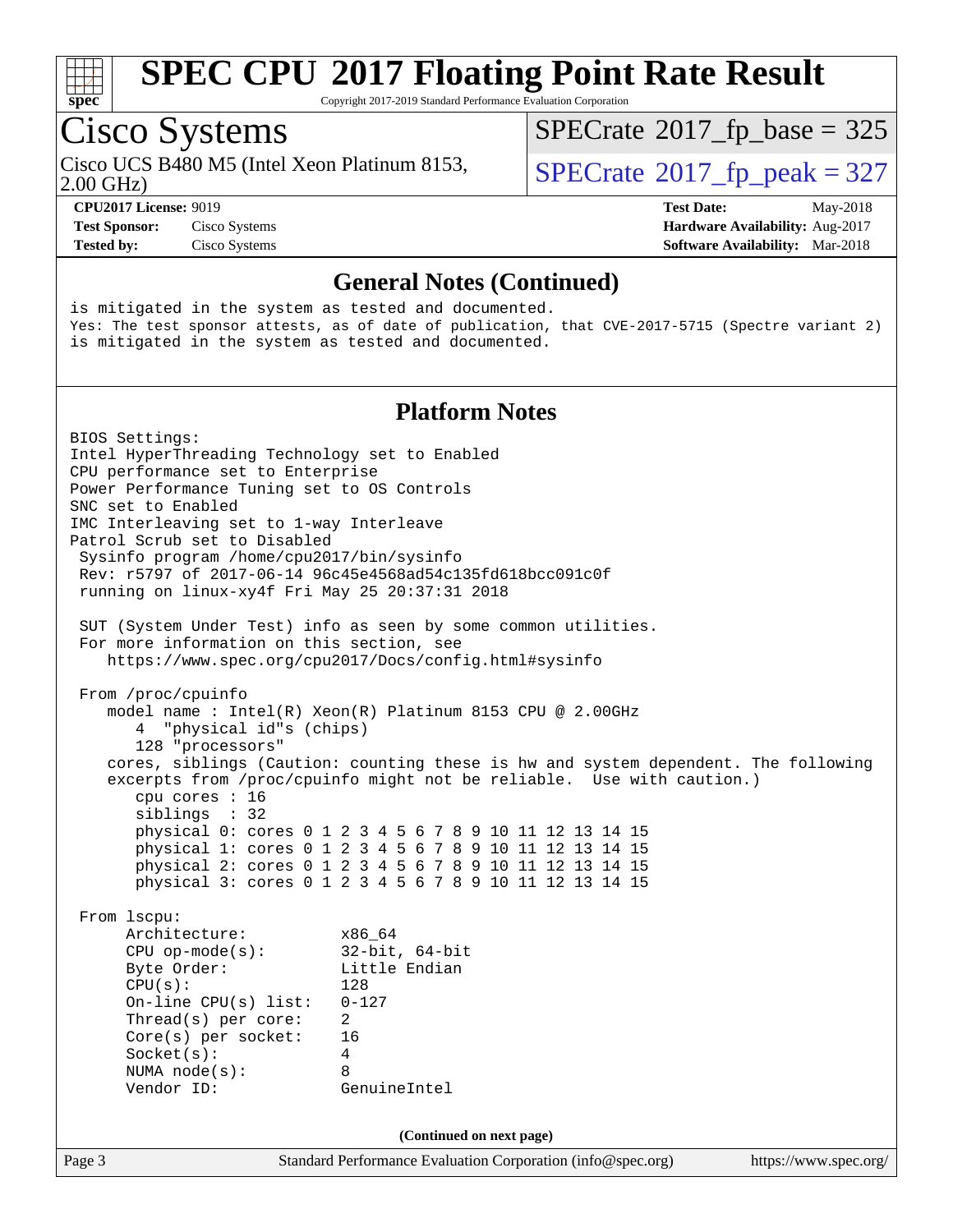

Copyright 2017-2019 Standard Performance Evaluation Corporation

#### Cisco Systems 2.00 GHz) Cisco UCS B480 M5 (Intel Xeon Platinum 8153,  $\vert$ [SPECrate](http://www.spec.org/auto/cpu2017/Docs/result-fields.html#SPECrate2017fppeak)®[2017\\_fp\\_peak = 3](http://www.spec.org/auto/cpu2017/Docs/result-fields.html#SPECrate2017fppeak)27

 $SPECTate$ <sup>®</sup>[2017\\_fp\\_base =](http://www.spec.org/auto/cpu2017/Docs/result-fields.html#SPECrate2017fpbase) 325

**[CPU2017 License:](http://www.spec.org/auto/cpu2017/Docs/result-fields.html#CPU2017License)** 9019 **[Test Date:](http://www.spec.org/auto/cpu2017/Docs/result-fields.html#TestDate)** May-2018 **[Test Sponsor:](http://www.spec.org/auto/cpu2017/Docs/result-fields.html#TestSponsor)** Cisco Systems **[Hardware Availability:](http://www.spec.org/auto/cpu2017/Docs/result-fields.html#HardwareAvailability)** Aug-2017 **[Tested by:](http://www.spec.org/auto/cpu2017/Docs/result-fields.html#Testedby)** Cisco Systems **[Software Availability:](http://www.spec.org/auto/cpu2017/Docs/result-fields.html#SoftwareAvailability)** Mar-2018

#### **[Platform Notes \(Continued\)](http://www.spec.org/auto/cpu2017/Docs/result-fields.html#PlatformNotes)**

 CPU family: 6 Model: 85 Model name: Intel(R) Xeon(R) Platinum 8153 CPU @ 2.00GHz Stepping: 4 CPU MHz: 1000.016 CPU max MHz: 2800.0000 CPU min MHz:  $1000.0000$ <br>BogoMIPS: 3999.98 BogoMIPS: Virtualization: VT-x L1d cache: 32K L1i cache: 32K L2 cache: 1024K L3 cache: 22528K NUMA node0 CPU(s): 0-3,8-11,64-67,72-75 NUMA node1 CPU(s): 4-7,12-15,68-71,76-79 NUMA node2 CPU(s): 16-19,24-27,80-83,88-91 NUMA node3 CPU(s): 20-23,28-31,84-87,92-95 NUMA node4 CPU(s): 32-35,40-43,96-99,104-107 NUMA node5 CPU(s): 36-39,44-47,100-103,108-111 NUMA node6 CPU(s): 48-51,56-59,112-115,120-123 NUMA node7 CPU(s): 52-55,60-63,116-119,124-127 Flags: fpu vme de pse tsc msr pae mce cx8 apic sep mtrr pge mca cmov pat pse36 clflush dts acpi mmx fxsr sse sse2 ss ht tm pbe syscall nx pdpe1gb rdtscp lm constant\_tsc art arch\_perfmon pebs bts rep\_good nopl xtopology nonstop\_tsc aperfmperf eagerfpu pni pclmulqdq dtes64 monitor ds\_cpl vmx smx est tm2 ssse3 sdbg fma cx16 xtpr pdcm pcid dca sse4\_1 sse4\_2 x2apic movbe popcnt tsc\_deadline\_timer aes xsave avx f16c rdrand lahf\_lm abm 3dnowprefetch ida arat epb invpcid\_single pln pts dtherm hwp hwp\_act\_window hwp\_epp hwp\_pkg\_req intel\_pt spec\_ctrl kaiser tpr\_shadow vnmi flexpriority ept vpid fsgsbase tsc\_adjust bmi1 hle avx2 smep bmi2 erms invpcid rtm cqm mpx avx512f avx512dq rdseed adx smap clflushopt clwb avx512cd avx512bw avx512vl xsaveopt xsavec xgetbv1 cqm\_llc cqm\_occup\_llc /proc/cpuinfo cache data cache size : 22528 KB From numactl --hardware WARNING: a numactl 'node' might or might not correspond to a physical chip. available: 8 nodes (0-7) node 0 cpus: 0 1 2 3 8 9 10 11 64 65 66 67 72 73 74 75 node 0 size: 95327 MB node 0 free: 95119 MB node 1 cpus: 4 5 6 7 12 13 14 15 68 69 70 71 76 77 78 79 node 1 size: 96760 MB node 1 free: 96626 MB node 2 cpus: 16 17 18 19 24 25 26 27 80 81 82 83 88 89 90 91 node 2 size: 96760 MB node 2 free: 96605 MB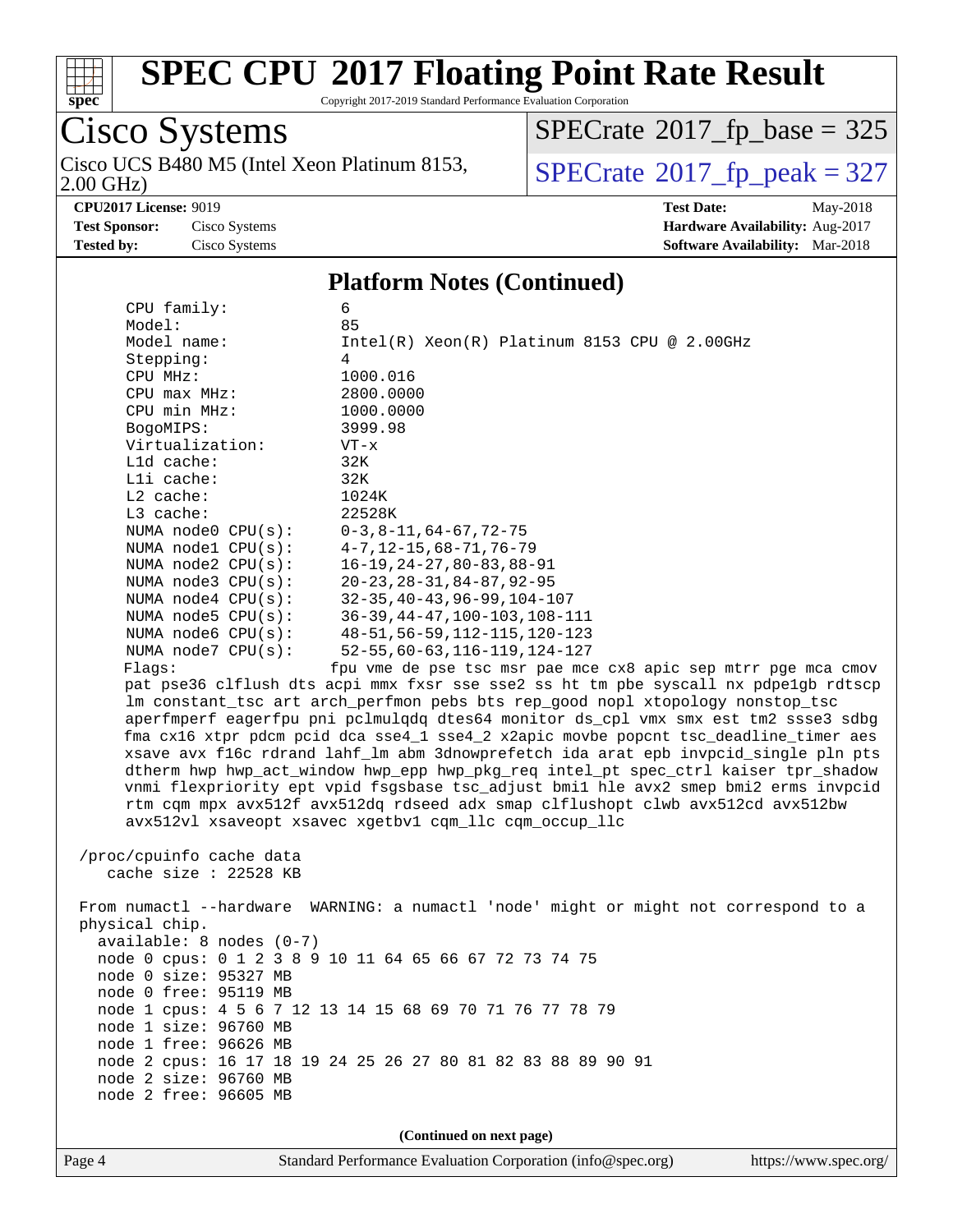

Copyright 2017-2019 Standard Performance Evaluation Corporation

# Cisco Systems

2.00 GHz) Cisco UCS B480 M5 (Intel Xeon Platinum 8153,  $\text{SPECrate} \textcircled{\scriptsize{\textdegree}} 2017\_fp\_peak = 327$  $\text{SPECrate} \textcircled{\scriptsize{\textdegree}} 2017\_fp\_peak = 327$  $\text{SPECrate} \textcircled{\scriptsize{\textdegree}} 2017\_fp\_peak = 327$ 

 $SPECTate$ <sup>®</sup>[2017\\_fp\\_base =](http://www.spec.org/auto/cpu2017/Docs/result-fields.html#SPECrate2017fpbase) 325

**[CPU2017 License:](http://www.spec.org/auto/cpu2017/Docs/result-fields.html#CPU2017License)** 9019 **[Test Date:](http://www.spec.org/auto/cpu2017/Docs/result-fields.html#TestDate)** May-2018 **[Test Sponsor:](http://www.spec.org/auto/cpu2017/Docs/result-fields.html#TestSponsor)** Cisco Systems **[Hardware Availability:](http://www.spec.org/auto/cpu2017/Docs/result-fields.html#HardwareAvailability)** Aug-2017 **[Tested by:](http://www.spec.org/auto/cpu2017/Docs/result-fields.html#Testedby)** Cisco Systems **[Software Availability:](http://www.spec.org/auto/cpu2017/Docs/result-fields.html#SoftwareAvailability)** Mar-2018

#### **[Platform Notes \(Continued\)](http://www.spec.org/auto/cpu2017/Docs/result-fields.html#PlatformNotes)**

| node 3 cpus: 20 21 22 23 28 29 30 31 84 85 86 87 92 93 94 95<br>node 3 size: 96760 MB                                  |  |  |  |  |  |  |  |
|------------------------------------------------------------------------------------------------------------------------|--|--|--|--|--|--|--|
| node 3 free: 96624 MB<br>node 4 cpus: 32 33 34 35 40 41 42 43 96 97 98 99 104 105 106 107<br>node 4 size: 96760 MB     |  |  |  |  |  |  |  |
| node 4 free: 96614 MB<br>node 5 cpus: 36 37 38 39 44 45 46 47 100 101 102 103 108 109 110 111<br>node 5 size: 96760 MB |  |  |  |  |  |  |  |
| node 5 free: 96647 MB<br>node 6 cpus: 48 49 50 51 56 57 58 59 112 113 114 115 120 121 122 123<br>node 6 size: 96760 MB |  |  |  |  |  |  |  |
| node 6 free: 96646 MB<br>node 7 cpus: 52 53 54 55 60 61 62 63 116 117 118 119 124 125 126 127                          |  |  |  |  |  |  |  |
| node 7 size: 96758 MB<br>node 7 free: 96604 MB<br>node distances:                                                      |  |  |  |  |  |  |  |
| node 0 1 2 3 4 5 6 7                                                                                                   |  |  |  |  |  |  |  |
| 0: 10 11 21 21 21 21<br>21<br>21                                                                                       |  |  |  |  |  |  |  |
| 1:<br>11 10<br>21<br>21<br>21 21<br>21<br>21                                                                           |  |  |  |  |  |  |  |
| 2:<br>21 21<br>21<br>10<br>11<br>21 21<br>21                                                                           |  |  |  |  |  |  |  |
| 3:<br>21<br>21 21<br>11<br>10 <sub>1</sub><br>21 21<br>21                                                              |  |  |  |  |  |  |  |
| 4:<br>$21 \quad 10 \quad 11$<br>21<br>21 21<br>21<br>21                                                                |  |  |  |  |  |  |  |
| 5:<br>21 21<br>21 11 10<br>21<br>21<br>21                                                                              |  |  |  |  |  |  |  |
| 6:<br>21  21  21<br>21  21  21<br>10 11                                                                                |  |  |  |  |  |  |  |
| 21  21  21  21  21  21<br>10<br>7:<br>11                                                                               |  |  |  |  |  |  |  |
| From /proc/meminfo<br>MemTotal:<br>791191936 kB<br>HugePages_Total: 0<br>Hugepagesize: 2048 kB                         |  |  |  |  |  |  |  |
| From /etc/*release* /etc/*version*                                                                                     |  |  |  |  |  |  |  |
| SuSE-release:                                                                                                          |  |  |  |  |  |  |  |
| SUSE Linux Enterprise Server 12 (x86_64)                                                                               |  |  |  |  |  |  |  |
| $VERSION = 12$                                                                                                         |  |  |  |  |  |  |  |
| PATCHLEVEL = 2                                                                                                         |  |  |  |  |  |  |  |
| # This file is deprecated and will be removed in a future service pack or release.                                     |  |  |  |  |  |  |  |
| # Please check /etc/os-release for details about this release.                                                         |  |  |  |  |  |  |  |
| os-release:                                                                                                            |  |  |  |  |  |  |  |
| NAME="SLES"                                                                                                            |  |  |  |  |  |  |  |
| VERSION="12-SP2"                                                                                                       |  |  |  |  |  |  |  |
| VERSION_ID="12.2"                                                                                                      |  |  |  |  |  |  |  |
| PRETTY_NAME="SUSE Linux Enterprise Server 12 SP2"                                                                      |  |  |  |  |  |  |  |
| ID="sles"                                                                                                              |  |  |  |  |  |  |  |
| $ANSI$ _COLOR=" $0:32$ "                                                                                               |  |  |  |  |  |  |  |
| CPE_NAME="cpe:/o:suse:sles:12:sp2"                                                                                     |  |  |  |  |  |  |  |
|                                                                                                                        |  |  |  |  |  |  |  |
|                                                                                                                        |  |  |  |  |  |  |  |
| (Continued on next page)                                                                                               |  |  |  |  |  |  |  |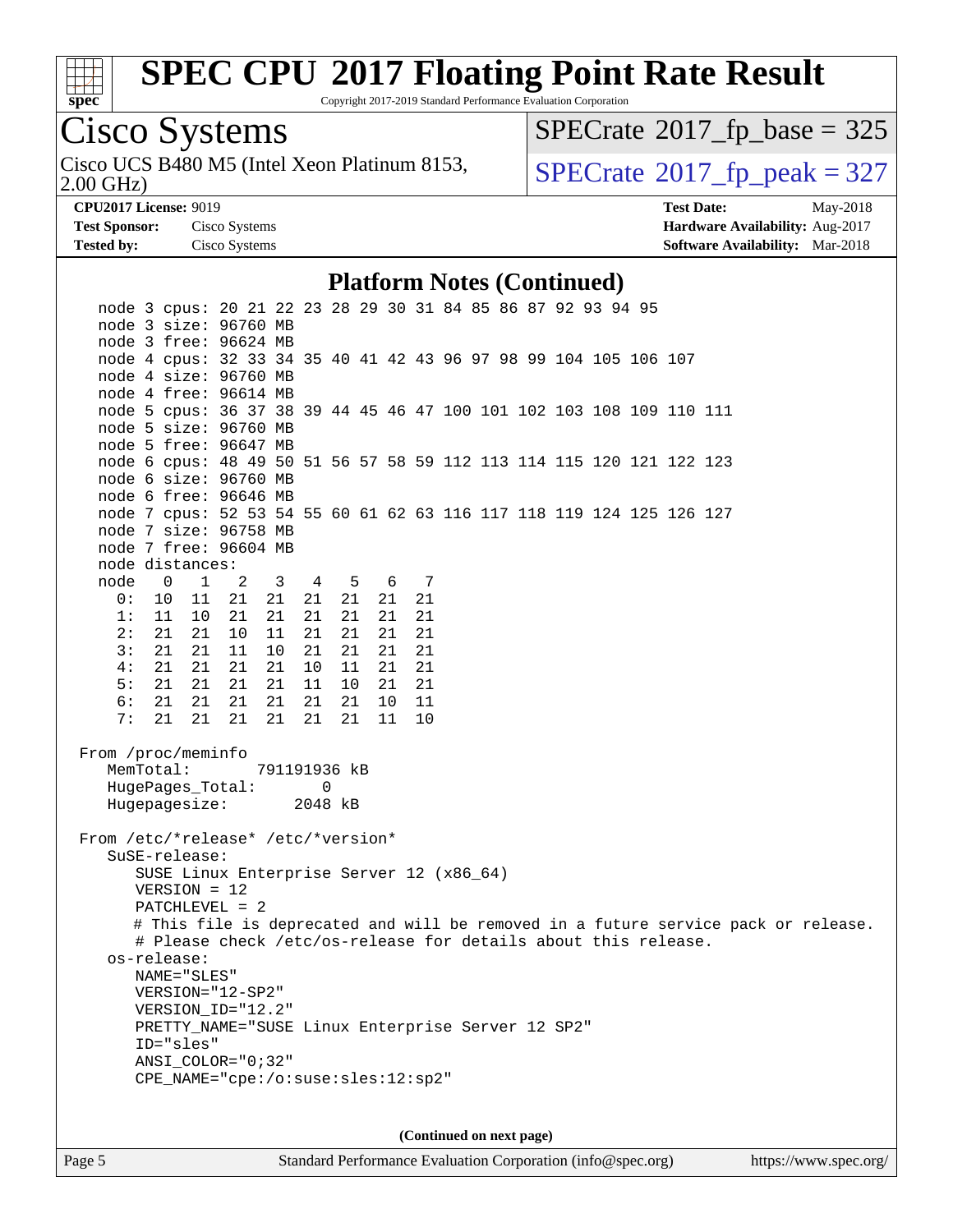

Copyright 2017-2019 Standard Performance Evaluation Corporation

# Cisco Systems

Cisco UCS B480 M5 (Intel Xeon Platinum 8153, 2.00 GHz)

 $SPECTate$ <sup>®</sup>[2017\\_fp\\_base =](http://www.spec.org/auto/cpu2017/Docs/result-fields.html#SPECrate2017fpbase) 325

 $SPECTate@2017_fp\_peak = 327$ 

**[Test Sponsor:](http://www.spec.org/auto/cpu2017/Docs/result-fields.html#TestSponsor)** Cisco Systems **Cisco Systems [Hardware Availability:](http://www.spec.org/auto/cpu2017/Docs/result-fields.html#HardwareAvailability)** Aug-2017 **[Tested by:](http://www.spec.org/auto/cpu2017/Docs/result-fields.html#Testedby)** Cisco Systems **[Software Availability:](http://www.spec.org/auto/cpu2017/Docs/result-fields.html#SoftwareAvailability)** Mar-2018

**[CPU2017 License:](http://www.spec.org/auto/cpu2017/Docs/result-fields.html#CPU2017License)** 9019 **[Test Date:](http://www.spec.org/auto/cpu2017/Docs/result-fields.html#TestDate)** May-2018

#### **[Platform Notes \(Continued\)](http://www.spec.org/auto/cpu2017/Docs/result-fields.html#PlatformNotes)**

uname -a:

 Linux linux-xy4f 4.4.103-92.56-default #1 SMP Wed Dec 27 16:24:31 UTC 2017 (2fd2155) x86\_64 x86\_64 x86\_64 GNU/Linux

run-level 3 Dec 31 19:26

 SPEC is set to: /home/cpu2017 Filesystem Type Size Used Avail Use% Mounted on /dev/sda1 xfs 224G 68G 156G 31% /

 Additional information from dmidecode follows. WARNING: Use caution when you interpret this section. The 'dmidecode' program reads system data which is "intended to allow hardware to be accurately determined", but the intent may not be met, as there are frequent changes to hardware, firmware, and the "DMTF SMBIOS" standard. BIOS Cisco Systems, Inc. B480M5.3.2.3c.0.0307181316 03/07/2018 Memory:

48x 0xCE00 M393A2G40EB2-CTD 16 GB 2 rank 2666

(End of data from sysinfo program)

#### **[Compiler Version Notes](http://www.spec.org/auto/cpu2017/Docs/result-fields.html#CompilerVersionNotes)**

============================================================================== C  $\vert$  519.1bm r(base, peak) 538.imagick r(base, peak) | 544.nab $r(base, peak)$ ----------------------------------------------------------------------------- icc (ICC) 18.0.2 20180210 Copyright (C) 1985-2018 Intel Corporation. All rights reserved. ------------------------------------------------------------------------------ ==============================================================================  $C++$  | 508.namd\_r(base, peak) 510.parest\_r(base, peak) ----------------------------------------------------------------------------- icpc (ICC) 18.0.2 20180210 Copyright (C) 1985-2018 Intel Corporation. All rights reserved. ------------------------------------------------------------------------------ ============================================================================== C++, C  $| 511.povray_r(base, peak) 526.blender_r(base, peak)$ ----------------------------------------------------------------------------- icpc (ICC) 18.0.2 20180210 Copyright (C) 1985-2018 Intel Corporation. All rights reserved. icc (ICC) 18.0.2 20180210 Copyright (C) 1985-2018 Intel Corporation. All rights reserved. ------------------------------------------------------------------------------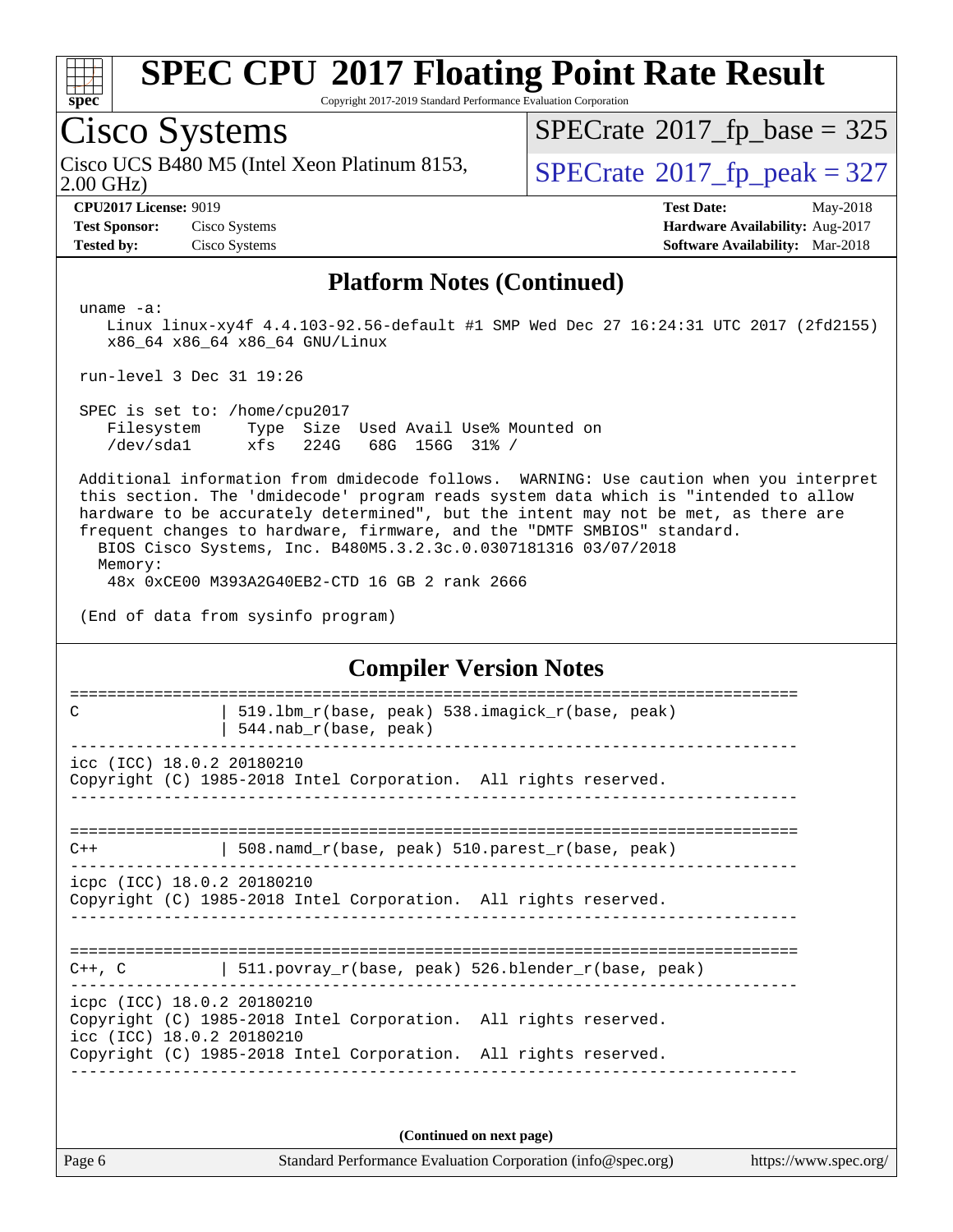

Copyright 2017-2019 Standard Performance Evaluation Corporation

# Cisco Systems

2.00 GHz) Cisco UCS B480 M5 (Intel Xeon Platinum 8153,  $\sqrt{\text{SPECrate}^{\circ}2017\_fp\_peak} = 327$  $\sqrt{\text{SPECrate}^{\circ}2017\_fp\_peak} = 327$  $\sqrt{\text{SPECrate}^{\circ}2017\_fp\_peak} = 327$ 

 $SPECTate$ <sup>®</sup>[2017\\_fp\\_base =](http://www.spec.org/auto/cpu2017/Docs/result-fields.html#SPECrate2017fpbase) 325

**[CPU2017 License:](http://www.spec.org/auto/cpu2017/Docs/result-fields.html#CPU2017License)** 9019 **[Test Date:](http://www.spec.org/auto/cpu2017/Docs/result-fields.html#TestDate)** May-2018 **[Test Sponsor:](http://www.spec.org/auto/cpu2017/Docs/result-fields.html#TestSponsor)** Cisco Systems **[Hardware Availability:](http://www.spec.org/auto/cpu2017/Docs/result-fields.html#HardwareAvailability)** Aug-2017 **[Tested by:](http://www.spec.org/auto/cpu2017/Docs/result-fields.html#Testedby)** Cisco Systems **[Software Availability:](http://www.spec.org/auto/cpu2017/Docs/result-fields.html#SoftwareAvailability)** Mar-2018

#### **[Compiler Version Notes \(Continued\)](http://www.spec.org/auto/cpu2017/Docs/result-fields.html#CompilerVersionNotes)**

| C++, C, Fortran   507.cactuBSSN_r(base, peak)                   |  |  |  |  |  |  |
|-----------------------------------------------------------------|--|--|--|--|--|--|
| icpc (ICC) 18.0.2 20180210                                      |  |  |  |  |  |  |
| Copyright (C) 1985-2018 Intel Corporation. All rights reserved. |  |  |  |  |  |  |
| icc (ICC) 18.0.2 20180210                                       |  |  |  |  |  |  |
| Copyright (C) 1985-2018 Intel Corporation. All rights reserved. |  |  |  |  |  |  |
| ifort (IFORT) 18.0.2 20180210                                   |  |  |  |  |  |  |
| Copyright (C) 1985-2018 Intel Corporation. All rights reserved. |  |  |  |  |  |  |
|                                                                 |  |  |  |  |  |  |
|                                                                 |  |  |  |  |  |  |
| 503.bwaves_r(base, peak) 549.fotonik3d_r(base, peak)<br>Fortran |  |  |  |  |  |  |
| 554.roms_r(base, peak)                                          |  |  |  |  |  |  |
|                                                                 |  |  |  |  |  |  |
| ifort (IFORT) 18.0.2 20180210                                   |  |  |  |  |  |  |
| Copyright (C) 1985-2018 Intel Corporation. All rights reserved. |  |  |  |  |  |  |
|                                                                 |  |  |  |  |  |  |
|                                                                 |  |  |  |  |  |  |
| Fortran, C $\vert$ 521.wrf r(base, peak) 527.cam4 r(base, peak) |  |  |  |  |  |  |
|                                                                 |  |  |  |  |  |  |
| ifort (IFORT) 18.0.2 20180210                                   |  |  |  |  |  |  |
| Copyright (C) 1985-2018 Intel Corporation. All rights reserved. |  |  |  |  |  |  |
| icc (ICC) 18.0.2 20180210                                       |  |  |  |  |  |  |
| Copyright (C) 1985-2018 Intel Corporation. All rights reserved. |  |  |  |  |  |  |
|                                                                 |  |  |  |  |  |  |

#### **[Base Compiler Invocation](http://www.spec.org/auto/cpu2017/Docs/result-fields.html#BaseCompilerInvocation)**

[C benchmarks](http://www.spec.org/auto/cpu2017/Docs/result-fields.html#Cbenchmarks): [icc -m64 -std=c11](http://www.spec.org/cpu2017/results/res2018q2/cpu2017-20180528-06120.flags.html#user_CCbase_intel_icc_64bit_c11_33ee0cdaae7deeeab2a9725423ba97205ce30f63b9926c2519791662299b76a0318f32ddfffdc46587804de3178b4f9328c46fa7c2b0cd779d7a61945c91cd35)

[C++ benchmarks:](http://www.spec.org/auto/cpu2017/Docs/result-fields.html#CXXbenchmarks) [icpc -m64](http://www.spec.org/cpu2017/results/res2018q2/cpu2017-20180528-06120.flags.html#user_CXXbase_intel_icpc_64bit_4ecb2543ae3f1412ef961e0650ca070fec7b7afdcd6ed48761b84423119d1bf6bdf5cad15b44d48e7256388bc77273b966e5eb805aefd121eb22e9299b2ec9d9)

[Fortran benchmarks](http://www.spec.org/auto/cpu2017/Docs/result-fields.html#Fortranbenchmarks): [ifort -m64](http://www.spec.org/cpu2017/results/res2018q2/cpu2017-20180528-06120.flags.html#user_FCbase_intel_ifort_64bit_24f2bb282fbaeffd6157abe4f878425411749daecae9a33200eee2bee2fe76f3b89351d69a8130dd5949958ce389cf37ff59a95e7a40d588e8d3a57e0c3fd751)

[Benchmarks using both Fortran and C](http://www.spec.org/auto/cpu2017/Docs/result-fields.html#BenchmarksusingbothFortranandC): [ifort -m64](http://www.spec.org/cpu2017/results/res2018q2/cpu2017-20180528-06120.flags.html#user_CC_FCbase_intel_ifort_64bit_24f2bb282fbaeffd6157abe4f878425411749daecae9a33200eee2bee2fe76f3b89351d69a8130dd5949958ce389cf37ff59a95e7a40d588e8d3a57e0c3fd751) [icc -m64 -std=c11](http://www.spec.org/cpu2017/results/res2018q2/cpu2017-20180528-06120.flags.html#user_CC_FCbase_intel_icc_64bit_c11_33ee0cdaae7deeeab2a9725423ba97205ce30f63b9926c2519791662299b76a0318f32ddfffdc46587804de3178b4f9328c46fa7c2b0cd779d7a61945c91cd35)

[Benchmarks using both C and C++](http://www.spec.org/auto/cpu2017/Docs/result-fields.html#BenchmarksusingbothCandCXX): [icpc -m64](http://www.spec.org/cpu2017/results/res2018q2/cpu2017-20180528-06120.flags.html#user_CC_CXXbase_intel_icpc_64bit_4ecb2543ae3f1412ef961e0650ca070fec7b7afdcd6ed48761b84423119d1bf6bdf5cad15b44d48e7256388bc77273b966e5eb805aefd121eb22e9299b2ec9d9) [icc -m64 -std=c11](http://www.spec.org/cpu2017/results/res2018q2/cpu2017-20180528-06120.flags.html#user_CC_CXXbase_intel_icc_64bit_c11_33ee0cdaae7deeeab2a9725423ba97205ce30f63b9926c2519791662299b76a0318f32ddfffdc46587804de3178b4f9328c46fa7c2b0cd779d7a61945c91cd35)

**(Continued on next page)**

Page 7 Standard Performance Evaluation Corporation [\(info@spec.org\)](mailto:info@spec.org) <https://www.spec.org/>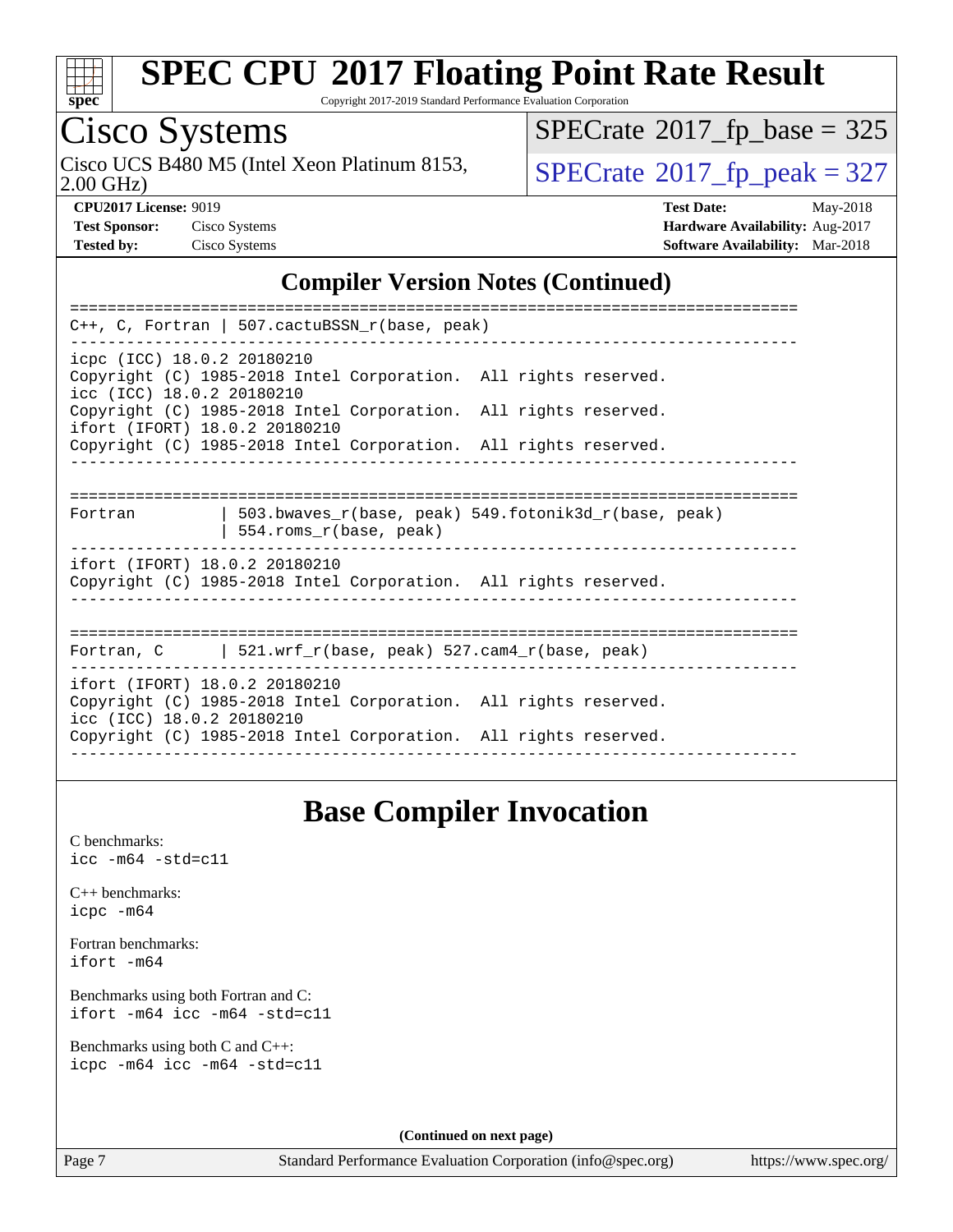

Copyright 2017-2019 Standard Performance Evaluation Corporation

## Cisco Systems

Cisco UCS B480 M5 (Intel Xeon Platinum 8153,  $\vert$ [SPECrate](http://www.spec.org/auto/cpu2017/Docs/result-fields.html#SPECrate2017fppeak)®[2017\\_fp\\_peak = 3](http://www.spec.org/auto/cpu2017/Docs/result-fields.html#SPECrate2017fppeak)27

 $SPECTate$ <sup>®</sup>[2017\\_fp\\_base =](http://www.spec.org/auto/cpu2017/Docs/result-fields.html#SPECrate2017fpbase) 325

2.00 GHz)

**[Tested by:](http://www.spec.org/auto/cpu2017/Docs/result-fields.html#Testedby)** Cisco Systems **[Software Availability:](http://www.spec.org/auto/cpu2017/Docs/result-fields.html#SoftwareAvailability)** Mar-2018

**[CPU2017 License:](http://www.spec.org/auto/cpu2017/Docs/result-fields.html#CPU2017License)** 9019 **[Test Date:](http://www.spec.org/auto/cpu2017/Docs/result-fields.html#TestDate)** May-2018 **[Test Sponsor:](http://www.spec.org/auto/cpu2017/Docs/result-fields.html#TestSponsor)** Cisco Systems **Cisco Systems [Hardware Availability:](http://www.spec.org/auto/cpu2017/Docs/result-fields.html#HardwareAvailability)** Aug-2017

## **[Base Compiler Invocation \(Continued\)](http://www.spec.org/auto/cpu2017/Docs/result-fields.html#BaseCompilerInvocation)**

[Benchmarks using Fortran, C, and C++:](http://www.spec.org/auto/cpu2017/Docs/result-fields.html#BenchmarksusingFortranCandCXX) [icpc -m64](http://www.spec.org/cpu2017/results/res2018q2/cpu2017-20180528-06120.flags.html#user_CC_CXX_FCbase_intel_icpc_64bit_4ecb2543ae3f1412ef961e0650ca070fec7b7afdcd6ed48761b84423119d1bf6bdf5cad15b44d48e7256388bc77273b966e5eb805aefd121eb22e9299b2ec9d9) [icc -m64 -std=c11](http://www.spec.org/cpu2017/results/res2018q2/cpu2017-20180528-06120.flags.html#user_CC_CXX_FCbase_intel_icc_64bit_c11_33ee0cdaae7deeeab2a9725423ba97205ce30f63b9926c2519791662299b76a0318f32ddfffdc46587804de3178b4f9328c46fa7c2b0cd779d7a61945c91cd35) [ifort -m64](http://www.spec.org/cpu2017/results/res2018q2/cpu2017-20180528-06120.flags.html#user_CC_CXX_FCbase_intel_ifort_64bit_24f2bb282fbaeffd6157abe4f878425411749daecae9a33200eee2bee2fe76f3b89351d69a8130dd5949958ce389cf37ff59a95e7a40d588e8d3a57e0c3fd751)

#### **[Base Portability Flags](http://www.spec.org/auto/cpu2017/Docs/result-fields.html#BasePortabilityFlags)**

 503.bwaves\_r: [-DSPEC\\_LP64](http://www.spec.org/cpu2017/results/res2018q2/cpu2017-20180528-06120.flags.html#suite_basePORTABILITY503_bwaves_r_DSPEC_LP64) 507.cactuBSSN\_r: [-DSPEC\\_LP64](http://www.spec.org/cpu2017/results/res2018q2/cpu2017-20180528-06120.flags.html#suite_basePORTABILITY507_cactuBSSN_r_DSPEC_LP64) 508.namd\_r: [-DSPEC\\_LP64](http://www.spec.org/cpu2017/results/res2018q2/cpu2017-20180528-06120.flags.html#suite_basePORTABILITY508_namd_r_DSPEC_LP64) 510.parest\_r: [-DSPEC\\_LP64](http://www.spec.org/cpu2017/results/res2018q2/cpu2017-20180528-06120.flags.html#suite_basePORTABILITY510_parest_r_DSPEC_LP64) 511.povray\_r: [-DSPEC\\_LP64](http://www.spec.org/cpu2017/results/res2018q2/cpu2017-20180528-06120.flags.html#suite_basePORTABILITY511_povray_r_DSPEC_LP64) 519.lbm\_r: [-DSPEC\\_LP64](http://www.spec.org/cpu2017/results/res2018q2/cpu2017-20180528-06120.flags.html#suite_basePORTABILITY519_lbm_r_DSPEC_LP64) 521.wrf\_r: [-DSPEC\\_LP64](http://www.spec.org/cpu2017/results/res2018q2/cpu2017-20180528-06120.flags.html#suite_basePORTABILITY521_wrf_r_DSPEC_LP64) [-DSPEC\\_CASE\\_FLAG](http://www.spec.org/cpu2017/results/res2018q2/cpu2017-20180528-06120.flags.html#b521.wrf_r_baseCPORTABILITY_DSPEC_CASE_FLAG) [-convert big\\_endian](http://www.spec.org/cpu2017/results/res2018q2/cpu2017-20180528-06120.flags.html#user_baseFPORTABILITY521_wrf_r_convert_big_endian_c3194028bc08c63ac5d04de18c48ce6d347e4e562e8892b8bdbdc0214820426deb8554edfa529a3fb25a586e65a3d812c835984020483e7e73212c4d31a38223) 526.blender\_r: [-DSPEC\\_LP64](http://www.spec.org/cpu2017/results/res2018q2/cpu2017-20180528-06120.flags.html#suite_basePORTABILITY526_blender_r_DSPEC_LP64) [-DSPEC\\_LINUX](http://www.spec.org/cpu2017/results/res2018q2/cpu2017-20180528-06120.flags.html#b526.blender_r_baseCPORTABILITY_DSPEC_LINUX) [-funsigned-char](http://www.spec.org/cpu2017/results/res2018q2/cpu2017-20180528-06120.flags.html#user_baseCPORTABILITY526_blender_r_force_uchar_40c60f00ab013830e2dd6774aeded3ff59883ba5a1fc5fc14077f794d777847726e2a5858cbc7672e36e1b067e7e5c1d9a74f7176df07886a243d7cc18edfe67) 527.cam4\_r: [-DSPEC\\_LP64](http://www.spec.org/cpu2017/results/res2018q2/cpu2017-20180528-06120.flags.html#suite_basePORTABILITY527_cam4_r_DSPEC_LP64) [-DSPEC\\_CASE\\_FLAG](http://www.spec.org/cpu2017/results/res2018q2/cpu2017-20180528-06120.flags.html#b527.cam4_r_baseCPORTABILITY_DSPEC_CASE_FLAG) 538.imagick\_r: [-DSPEC\\_LP64](http://www.spec.org/cpu2017/results/res2018q2/cpu2017-20180528-06120.flags.html#suite_basePORTABILITY538_imagick_r_DSPEC_LP64) 544.nab\_r: [-DSPEC\\_LP64](http://www.spec.org/cpu2017/results/res2018q2/cpu2017-20180528-06120.flags.html#suite_basePORTABILITY544_nab_r_DSPEC_LP64) 549.fotonik3d\_r: [-DSPEC\\_LP64](http://www.spec.org/cpu2017/results/res2018q2/cpu2017-20180528-06120.flags.html#suite_basePORTABILITY549_fotonik3d_r_DSPEC_LP64) 554.roms\_r: [-DSPEC\\_LP64](http://www.spec.org/cpu2017/results/res2018q2/cpu2017-20180528-06120.flags.html#suite_basePORTABILITY554_roms_r_DSPEC_LP64)

### **[Base Optimization Flags](http://www.spec.org/auto/cpu2017/Docs/result-fields.html#BaseOptimizationFlags)**

[C benchmarks](http://www.spec.org/auto/cpu2017/Docs/result-fields.html#Cbenchmarks): [-xCORE-AVX2](http://www.spec.org/cpu2017/results/res2018q2/cpu2017-20180528-06120.flags.html#user_CCbase_f-xCORE-AVX2) [-ipo](http://www.spec.org/cpu2017/results/res2018q2/cpu2017-20180528-06120.flags.html#user_CCbase_f-ipo) [-O3](http://www.spec.org/cpu2017/results/res2018q2/cpu2017-20180528-06120.flags.html#user_CCbase_f-O3) [-no-prec-div](http://www.spec.org/cpu2017/results/res2018q2/cpu2017-20180528-06120.flags.html#user_CCbase_f-no-prec-div) [-qopt-prefetch](http://www.spec.org/cpu2017/results/res2018q2/cpu2017-20180528-06120.flags.html#user_CCbase_f-qopt-prefetch) [-ffinite-math-only](http://www.spec.org/cpu2017/results/res2018q2/cpu2017-20180528-06120.flags.html#user_CCbase_f_finite_math_only_cb91587bd2077682c4b38af759c288ed7c732db004271a9512da14a4f8007909a5f1427ecbf1a0fb78ff2a814402c6114ac565ca162485bbcae155b5e4258871) [-qopt-mem-layout-trans=3](http://www.spec.org/cpu2017/results/res2018q2/cpu2017-20180528-06120.flags.html#user_CCbase_f-qopt-mem-layout-trans_de80db37974c74b1f0e20d883f0b675c88c3b01e9d123adea9b28688d64333345fb62bc4a798493513fdb68f60282f9a726aa07f478b2f7113531aecce732043) [C++ benchmarks:](http://www.spec.org/auto/cpu2017/Docs/result-fields.html#CXXbenchmarks) [-xCORE-AVX2](http://www.spec.org/cpu2017/results/res2018q2/cpu2017-20180528-06120.flags.html#user_CXXbase_f-xCORE-AVX2) [-ipo](http://www.spec.org/cpu2017/results/res2018q2/cpu2017-20180528-06120.flags.html#user_CXXbase_f-ipo) [-O3](http://www.spec.org/cpu2017/results/res2018q2/cpu2017-20180528-06120.flags.html#user_CXXbase_f-O3) [-no-prec-div](http://www.spec.org/cpu2017/results/res2018q2/cpu2017-20180528-06120.flags.html#user_CXXbase_f-no-prec-div) [-qopt-prefetch](http://www.spec.org/cpu2017/results/res2018q2/cpu2017-20180528-06120.flags.html#user_CXXbase_f-qopt-prefetch) [-ffinite-math-only](http://www.spec.org/cpu2017/results/res2018q2/cpu2017-20180528-06120.flags.html#user_CXXbase_f_finite_math_only_cb91587bd2077682c4b38af759c288ed7c732db004271a9512da14a4f8007909a5f1427ecbf1a0fb78ff2a814402c6114ac565ca162485bbcae155b5e4258871) [-qopt-mem-layout-trans=3](http://www.spec.org/cpu2017/results/res2018q2/cpu2017-20180528-06120.flags.html#user_CXXbase_f-qopt-mem-layout-trans_de80db37974c74b1f0e20d883f0b675c88c3b01e9d123adea9b28688d64333345fb62bc4a798493513fdb68f60282f9a726aa07f478b2f7113531aecce732043) [Fortran benchmarks](http://www.spec.org/auto/cpu2017/Docs/result-fields.html#Fortranbenchmarks): [-xCORE-AVX2](http://www.spec.org/cpu2017/results/res2018q2/cpu2017-20180528-06120.flags.html#user_FCbase_f-xCORE-AVX2) [-ipo](http://www.spec.org/cpu2017/results/res2018q2/cpu2017-20180528-06120.flags.html#user_FCbase_f-ipo) [-O3](http://www.spec.org/cpu2017/results/res2018q2/cpu2017-20180528-06120.flags.html#user_FCbase_f-O3) [-no-prec-div](http://www.spec.org/cpu2017/results/res2018q2/cpu2017-20180528-06120.flags.html#user_FCbase_f-no-prec-div) [-qopt-prefetch](http://www.spec.org/cpu2017/results/res2018q2/cpu2017-20180528-06120.flags.html#user_FCbase_f-qopt-prefetch) [-ffinite-math-only](http://www.spec.org/cpu2017/results/res2018q2/cpu2017-20180528-06120.flags.html#user_FCbase_f_finite_math_only_cb91587bd2077682c4b38af759c288ed7c732db004271a9512da14a4f8007909a5f1427ecbf1a0fb78ff2a814402c6114ac565ca162485bbcae155b5e4258871) [-qopt-mem-layout-trans=3](http://www.spec.org/cpu2017/results/res2018q2/cpu2017-20180528-06120.flags.html#user_FCbase_f-qopt-mem-layout-trans_de80db37974c74b1f0e20d883f0b675c88c3b01e9d123adea9b28688d64333345fb62bc4a798493513fdb68f60282f9a726aa07f478b2f7113531aecce732043) [-nostandard-realloc-lhs](http://www.spec.org/cpu2017/results/res2018q2/cpu2017-20180528-06120.flags.html#user_FCbase_f_2003_std_realloc_82b4557e90729c0f113870c07e44d33d6f5a304b4f63d4c15d2d0f1fab99f5daaed73bdb9275d9ae411527f28b936061aa8b9c8f2d63842963b95c9dd6426b8a) [-align array32byte](http://www.spec.org/cpu2017/results/res2018q2/cpu2017-20180528-06120.flags.html#user_FCbase_align_array32byte_b982fe038af199962ba9a80c053b8342c548c85b40b8e86eb3cc33dee0d7986a4af373ac2d51c3f7cf710a18d62fdce2948f201cd044323541f22fc0fffc51b6) [Benchmarks using both Fortran and C](http://www.spec.org/auto/cpu2017/Docs/result-fields.html#BenchmarksusingbothFortranandC): [-xCORE-AVX2](http://www.spec.org/cpu2017/results/res2018q2/cpu2017-20180528-06120.flags.html#user_CC_FCbase_f-xCORE-AVX2) [-ipo](http://www.spec.org/cpu2017/results/res2018q2/cpu2017-20180528-06120.flags.html#user_CC_FCbase_f-ipo) [-O3](http://www.spec.org/cpu2017/results/res2018q2/cpu2017-20180528-06120.flags.html#user_CC_FCbase_f-O3) [-no-prec-div](http://www.spec.org/cpu2017/results/res2018q2/cpu2017-20180528-06120.flags.html#user_CC_FCbase_f-no-prec-div) [-qopt-prefetch](http://www.spec.org/cpu2017/results/res2018q2/cpu2017-20180528-06120.flags.html#user_CC_FCbase_f-qopt-prefetch) [-ffinite-math-only](http://www.spec.org/cpu2017/results/res2018q2/cpu2017-20180528-06120.flags.html#user_CC_FCbase_f_finite_math_only_cb91587bd2077682c4b38af759c288ed7c732db004271a9512da14a4f8007909a5f1427ecbf1a0fb78ff2a814402c6114ac565ca162485bbcae155b5e4258871) [-qopt-mem-layout-trans=3](http://www.spec.org/cpu2017/results/res2018q2/cpu2017-20180528-06120.flags.html#user_CC_FCbase_f-qopt-mem-layout-trans_de80db37974c74b1f0e20d883f0b675c88c3b01e9d123adea9b28688d64333345fb62bc4a798493513fdb68f60282f9a726aa07f478b2f7113531aecce732043) [-nostandard-realloc-lhs](http://www.spec.org/cpu2017/results/res2018q2/cpu2017-20180528-06120.flags.html#user_CC_FCbase_f_2003_std_realloc_82b4557e90729c0f113870c07e44d33d6f5a304b4f63d4c15d2d0f1fab99f5daaed73bdb9275d9ae411527f28b936061aa8b9c8f2d63842963b95c9dd6426b8a) [-align array32byte](http://www.spec.org/cpu2017/results/res2018q2/cpu2017-20180528-06120.flags.html#user_CC_FCbase_align_array32byte_b982fe038af199962ba9a80c053b8342c548c85b40b8e86eb3cc33dee0d7986a4af373ac2d51c3f7cf710a18d62fdce2948f201cd044323541f22fc0fffc51b6) [Benchmarks using both C and C++](http://www.spec.org/auto/cpu2017/Docs/result-fields.html#BenchmarksusingbothCandCXX): [-xCORE-AVX2](http://www.spec.org/cpu2017/results/res2018q2/cpu2017-20180528-06120.flags.html#user_CC_CXXbase_f-xCORE-AVX2) [-ipo](http://www.spec.org/cpu2017/results/res2018q2/cpu2017-20180528-06120.flags.html#user_CC_CXXbase_f-ipo) [-O3](http://www.spec.org/cpu2017/results/res2018q2/cpu2017-20180528-06120.flags.html#user_CC_CXXbase_f-O3) [-no-prec-div](http://www.spec.org/cpu2017/results/res2018q2/cpu2017-20180528-06120.flags.html#user_CC_CXXbase_f-no-prec-div) [-qopt-prefetch](http://www.spec.org/cpu2017/results/res2018q2/cpu2017-20180528-06120.flags.html#user_CC_CXXbase_f-qopt-prefetch) [-ffinite-math-only](http://www.spec.org/cpu2017/results/res2018q2/cpu2017-20180528-06120.flags.html#user_CC_CXXbase_f_finite_math_only_cb91587bd2077682c4b38af759c288ed7c732db004271a9512da14a4f8007909a5f1427ecbf1a0fb78ff2a814402c6114ac565ca162485bbcae155b5e4258871) [-qopt-mem-layout-trans=3](http://www.spec.org/cpu2017/results/res2018q2/cpu2017-20180528-06120.flags.html#user_CC_CXXbase_f-qopt-mem-layout-trans_de80db37974c74b1f0e20d883f0b675c88c3b01e9d123adea9b28688d64333345fb62bc4a798493513fdb68f60282f9a726aa07f478b2f7113531aecce732043)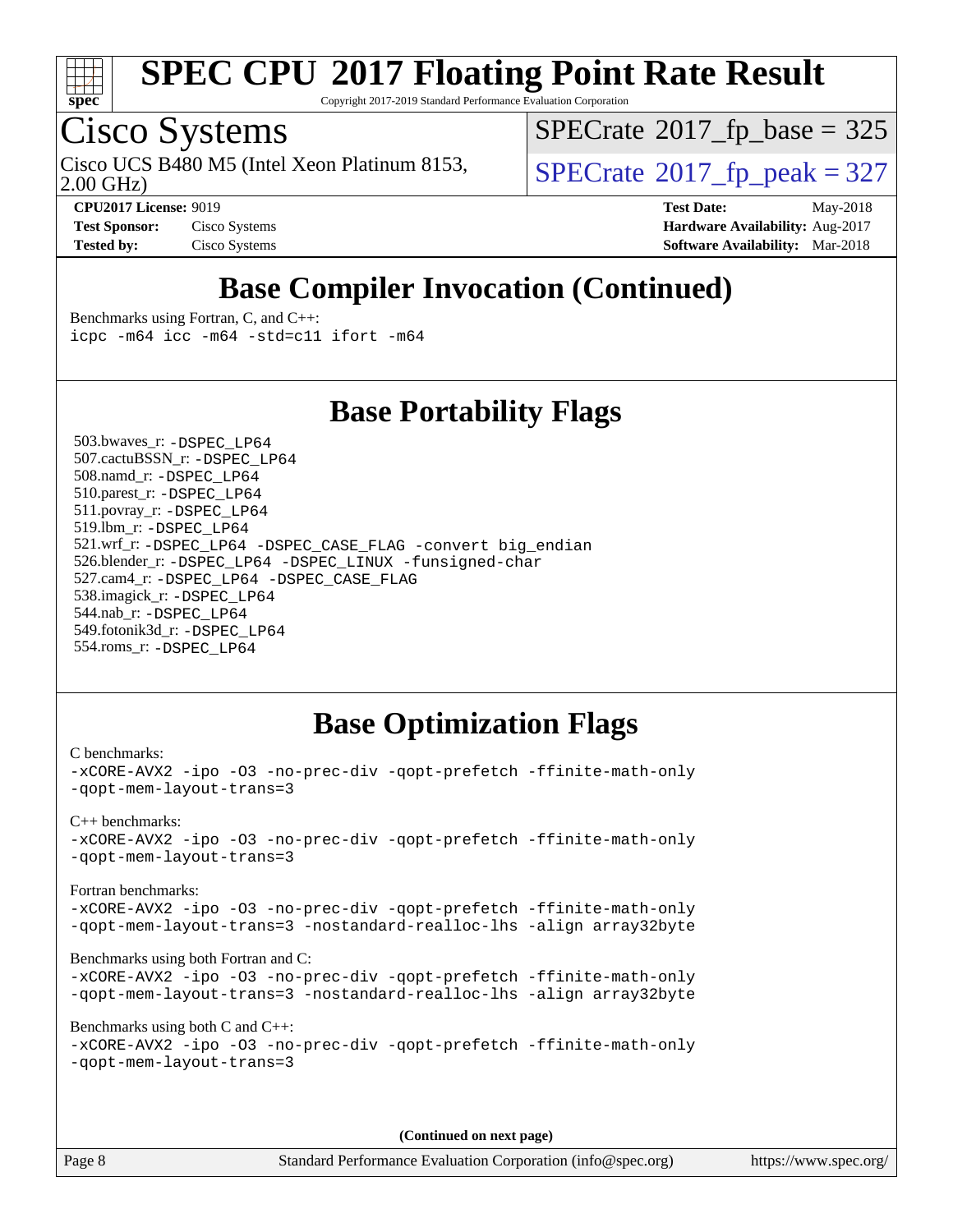

Copyright 2017-2019 Standard Performance Evaluation Corporation

## Cisco Systems

Cisco UCS B480 M5 (Intel Xeon Platinum 8153,  $\vert$ [SPECrate](http://www.spec.org/auto/cpu2017/Docs/result-fields.html#SPECrate2017fppeak)®[2017\\_fp\\_peak = 3](http://www.spec.org/auto/cpu2017/Docs/result-fields.html#SPECrate2017fppeak)27

 $SPECTate$ <sup>®</sup>[2017\\_fp\\_base =](http://www.spec.org/auto/cpu2017/Docs/result-fields.html#SPECrate2017fpbase) 325

2.00 GHz)

**[CPU2017 License:](http://www.spec.org/auto/cpu2017/Docs/result-fields.html#CPU2017License)** 9019 **[Test Date:](http://www.spec.org/auto/cpu2017/Docs/result-fields.html#TestDate)** May-2018 **[Test Sponsor:](http://www.spec.org/auto/cpu2017/Docs/result-fields.html#TestSponsor)** Cisco Systems **[Hardware Availability:](http://www.spec.org/auto/cpu2017/Docs/result-fields.html#HardwareAvailability)** Aug-2017 **[Tested by:](http://www.spec.org/auto/cpu2017/Docs/result-fields.html#Testedby)** Cisco Systems **[Software Availability:](http://www.spec.org/auto/cpu2017/Docs/result-fields.html#SoftwareAvailability)** Mar-2018

## **[Base Optimization Flags \(Continued\)](http://www.spec.org/auto/cpu2017/Docs/result-fields.html#BaseOptimizationFlags)**

[Benchmarks using Fortran, C, and C++:](http://www.spec.org/auto/cpu2017/Docs/result-fields.html#BenchmarksusingFortranCandCXX)

[-xCORE-AVX2](http://www.spec.org/cpu2017/results/res2018q2/cpu2017-20180528-06120.flags.html#user_CC_CXX_FCbase_f-xCORE-AVX2) [-ipo](http://www.spec.org/cpu2017/results/res2018q2/cpu2017-20180528-06120.flags.html#user_CC_CXX_FCbase_f-ipo) [-O3](http://www.spec.org/cpu2017/results/res2018q2/cpu2017-20180528-06120.flags.html#user_CC_CXX_FCbase_f-O3) [-no-prec-div](http://www.spec.org/cpu2017/results/res2018q2/cpu2017-20180528-06120.flags.html#user_CC_CXX_FCbase_f-no-prec-div) [-qopt-prefetch](http://www.spec.org/cpu2017/results/res2018q2/cpu2017-20180528-06120.flags.html#user_CC_CXX_FCbase_f-qopt-prefetch) [-ffinite-math-only](http://www.spec.org/cpu2017/results/res2018q2/cpu2017-20180528-06120.flags.html#user_CC_CXX_FCbase_f_finite_math_only_cb91587bd2077682c4b38af759c288ed7c732db004271a9512da14a4f8007909a5f1427ecbf1a0fb78ff2a814402c6114ac565ca162485bbcae155b5e4258871) [-qopt-mem-layout-trans=3](http://www.spec.org/cpu2017/results/res2018q2/cpu2017-20180528-06120.flags.html#user_CC_CXX_FCbase_f-qopt-mem-layout-trans_de80db37974c74b1f0e20d883f0b675c88c3b01e9d123adea9b28688d64333345fb62bc4a798493513fdb68f60282f9a726aa07f478b2f7113531aecce732043) [-nostandard-realloc-lhs](http://www.spec.org/cpu2017/results/res2018q2/cpu2017-20180528-06120.flags.html#user_CC_CXX_FCbase_f_2003_std_realloc_82b4557e90729c0f113870c07e44d33d6f5a304b4f63d4c15d2d0f1fab99f5daaed73bdb9275d9ae411527f28b936061aa8b9c8f2d63842963b95c9dd6426b8a) [-align array32byte](http://www.spec.org/cpu2017/results/res2018q2/cpu2017-20180528-06120.flags.html#user_CC_CXX_FCbase_align_array32byte_b982fe038af199962ba9a80c053b8342c548c85b40b8e86eb3cc33dee0d7986a4af373ac2d51c3f7cf710a18d62fdce2948f201cd044323541f22fc0fffc51b6)

## **[Peak Compiler Invocation](http://www.spec.org/auto/cpu2017/Docs/result-fields.html#PeakCompilerInvocation)**

[C benchmarks](http://www.spec.org/auto/cpu2017/Docs/result-fields.html#Cbenchmarks): [icc -m64 -std=c11](http://www.spec.org/cpu2017/results/res2018q2/cpu2017-20180528-06120.flags.html#user_CCpeak_intel_icc_64bit_c11_33ee0cdaae7deeeab2a9725423ba97205ce30f63b9926c2519791662299b76a0318f32ddfffdc46587804de3178b4f9328c46fa7c2b0cd779d7a61945c91cd35)

[C++ benchmarks:](http://www.spec.org/auto/cpu2017/Docs/result-fields.html#CXXbenchmarks) [icpc -m64](http://www.spec.org/cpu2017/results/res2018q2/cpu2017-20180528-06120.flags.html#user_CXXpeak_intel_icpc_64bit_4ecb2543ae3f1412ef961e0650ca070fec7b7afdcd6ed48761b84423119d1bf6bdf5cad15b44d48e7256388bc77273b966e5eb805aefd121eb22e9299b2ec9d9)

[Fortran benchmarks](http://www.spec.org/auto/cpu2017/Docs/result-fields.html#Fortranbenchmarks): [ifort -m64](http://www.spec.org/cpu2017/results/res2018q2/cpu2017-20180528-06120.flags.html#user_FCpeak_intel_ifort_64bit_24f2bb282fbaeffd6157abe4f878425411749daecae9a33200eee2bee2fe76f3b89351d69a8130dd5949958ce389cf37ff59a95e7a40d588e8d3a57e0c3fd751)

[Benchmarks using both Fortran and C](http://www.spec.org/auto/cpu2017/Docs/result-fields.html#BenchmarksusingbothFortranandC): [ifort -m64](http://www.spec.org/cpu2017/results/res2018q2/cpu2017-20180528-06120.flags.html#user_CC_FCpeak_intel_ifort_64bit_24f2bb282fbaeffd6157abe4f878425411749daecae9a33200eee2bee2fe76f3b89351d69a8130dd5949958ce389cf37ff59a95e7a40d588e8d3a57e0c3fd751) [icc -m64 -std=c11](http://www.spec.org/cpu2017/results/res2018q2/cpu2017-20180528-06120.flags.html#user_CC_FCpeak_intel_icc_64bit_c11_33ee0cdaae7deeeab2a9725423ba97205ce30f63b9926c2519791662299b76a0318f32ddfffdc46587804de3178b4f9328c46fa7c2b0cd779d7a61945c91cd35)

[Benchmarks using both C and C++](http://www.spec.org/auto/cpu2017/Docs/result-fields.html#BenchmarksusingbothCandCXX): [icpc -m64](http://www.spec.org/cpu2017/results/res2018q2/cpu2017-20180528-06120.flags.html#user_CC_CXXpeak_intel_icpc_64bit_4ecb2543ae3f1412ef961e0650ca070fec7b7afdcd6ed48761b84423119d1bf6bdf5cad15b44d48e7256388bc77273b966e5eb805aefd121eb22e9299b2ec9d9) [icc -m64 -std=c11](http://www.spec.org/cpu2017/results/res2018q2/cpu2017-20180528-06120.flags.html#user_CC_CXXpeak_intel_icc_64bit_c11_33ee0cdaae7deeeab2a9725423ba97205ce30f63b9926c2519791662299b76a0318f32ddfffdc46587804de3178b4f9328c46fa7c2b0cd779d7a61945c91cd35)

[Benchmarks using Fortran, C, and C++:](http://www.spec.org/auto/cpu2017/Docs/result-fields.html#BenchmarksusingFortranCandCXX) [icpc -m64](http://www.spec.org/cpu2017/results/res2018q2/cpu2017-20180528-06120.flags.html#user_CC_CXX_FCpeak_intel_icpc_64bit_4ecb2543ae3f1412ef961e0650ca070fec7b7afdcd6ed48761b84423119d1bf6bdf5cad15b44d48e7256388bc77273b966e5eb805aefd121eb22e9299b2ec9d9) [icc -m64 -std=c11](http://www.spec.org/cpu2017/results/res2018q2/cpu2017-20180528-06120.flags.html#user_CC_CXX_FCpeak_intel_icc_64bit_c11_33ee0cdaae7deeeab2a9725423ba97205ce30f63b9926c2519791662299b76a0318f32ddfffdc46587804de3178b4f9328c46fa7c2b0cd779d7a61945c91cd35) [ifort -m64](http://www.spec.org/cpu2017/results/res2018q2/cpu2017-20180528-06120.flags.html#user_CC_CXX_FCpeak_intel_ifort_64bit_24f2bb282fbaeffd6157abe4f878425411749daecae9a33200eee2bee2fe76f3b89351d69a8130dd5949958ce389cf37ff59a95e7a40d588e8d3a57e0c3fd751)

## **[Peak Portability Flags](http://www.spec.org/auto/cpu2017/Docs/result-fields.html#PeakPortabilityFlags)**

Same as Base Portability Flags

## **[Peak Optimization Flags](http://www.spec.org/auto/cpu2017/Docs/result-fields.html#PeakOptimizationFlags)**

[C benchmarks](http://www.spec.org/auto/cpu2017/Docs/result-fields.html#Cbenchmarks):

```
 519.lbm_r: -prof-gen(pass 1) -prof-use(pass 2) -ipo -xCORE-AVX2 -O3
-no-prec-div -qopt-prefetch -ffinite-math-only
-qopt-mem-layout-trans=3
```

```
 538.imagick_r: -xCORE-AVX2 -ipo -O3 -no-prec-div -qopt-prefetch
-ffinite-math-only -qopt-mem-layout-trans=3
```
**(Continued on next page)**

Page 9 Standard Performance Evaluation Corporation [\(info@spec.org\)](mailto:info@spec.org) <https://www.spec.org/>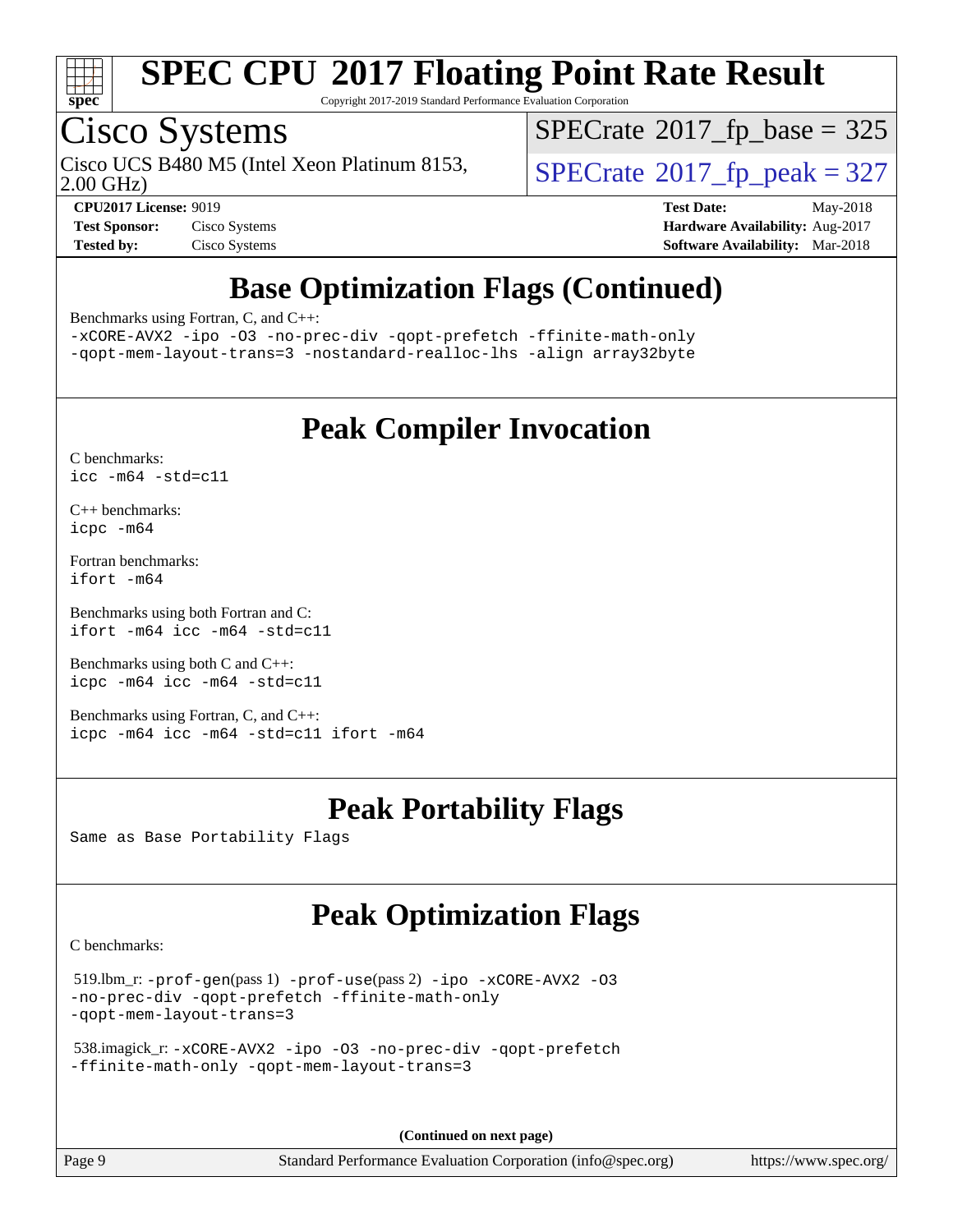

Copyright 2017-2019 Standard Performance Evaluation Corporation

## Cisco Systems

2.00 GHz) Cisco UCS B480 M5 (Intel Xeon Platinum 8153,  $\vert$ [SPECrate](http://www.spec.org/auto/cpu2017/Docs/result-fields.html#SPECrate2017fppeak)®[2017\\_fp\\_peak = 3](http://www.spec.org/auto/cpu2017/Docs/result-fields.html#SPECrate2017fppeak)27

 $SPECTate$ <sup>®</sup>[2017\\_fp\\_base =](http://www.spec.org/auto/cpu2017/Docs/result-fields.html#SPECrate2017fpbase) 325

**[Test Sponsor:](http://www.spec.org/auto/cpu2017/Docs/result-fields.html#TestSponsor)** Cisco Systems **Cisco Systems [Hardware Availability:](http://www.spec.org/auto/cpu2017/Docs/result-fields.html#HardwareAvailability)** Aug-2017 **[Tested by:](http://www.spec.org/auto/cpu2017/Docs/result-fields.html#Testedby)** Cisco Systems **[Software Availability:](http://www.spec.org/auto/cpu2017/Docs/result-fields.html#SoftwareAvailability)** Mar-2018

**[CPU2017 License:](http://www.spec.org/auto/cpu2017/Docs/result-fields.html#CPU2017License)** 9019 **[Test Date:](http://www.spec.org/auto/cpu2017/Docs/result-fields.html#TestDate)** May-2018

## **[Peak Optimization Flags \(Continued\)](http://www.spec.org/auto/cpu2017/Docs/result-fields.html#PeakOptimizationFlags)**

544.nab\_r: Same as 519.lbm\_r

[C++ benchmarks:](http://www.spec.org/auto/cpu2017/Docs/result-fields.html#CXXbenchmarks)

[-prof-gen](http://www.spec.org/cpu2017/results/res2018q2/cpu2017-20180528-06120.flags.html#user_CXXpeak_prof_gen_5aa4926d6013ddb2a31985c654b3eb18169fc0c6952a63635c234f711e6e63dd76e94ad52365559451ec499a2cdb89e4dc58ba4c67ef54ca681ffbe1461d6b36)(pass 1) [-prof-use](http://www.spec.org/cpu2017/results/res2018q2/cpu2017-20180528-06120.flags.html#user_CXXpeak_prof_use_1a21ceae95f36a2b53c25747139a6c16ca95bd9def2a207b4f0849963b97e94f5260e30a0c64f4bb623698870e679ca08317ef8150905d41bd88c6f78df73f19)(pass 2) [-ipo](http://www.spec.org/cpu2017/results/res2018q2/cpu2017-20180528-06120.flags.html#user_CXXpeak_f-ipo) [-xCORE-AVX2](http://www.spec.org/cpu2017/results/res2018q2/cpu2017-20180528-06120.flags.html#user_CXXpeak_f-xCORE-AVX2) [-O3](http://www.spec.org/cpu2017/results/res2018q2/cpu2017-20180528-06120.flags.html#user_CXXpeak_f-O3) [-no-prec-div](http://www.spec.org/cpu2017/results/res2018q2/cpu2017-20180528-06120.flags.html#user_CXXpeak_f-no-prec-div) [-qopt-prefetch](http://www.spec.org/cpu2017/results/res2018q2/cpu2017-20180528-06120.flags.html#user_CXXpeak_f-qopt-prefetch) [-ffinite-math-only](http://www.spec.org/cpu2017/results/res2018q2/cpu2017-20180528-06120.flags.html#user_CXXpeak_f_finite_math_only_cb91587bd2077682c4b38af759c288ed7c732db004271a9512da14a4f8007909a5f1427ecbf1a0fb78ff2a814402c6114ac565ca162485bbcae155b5e4258871) [-qopt-mem-layout-trans=3](http://www.spec.org/cpu2017/results/res2018q2/cpu2017-20180528-06120.flags.html#user_CXXpeak_f-qopt-mem-layout-trans_de80db37974c74b1f0e20d883f0b675c88c3b01e9d123adea9b28688d64333345fb62bc4a798493513fdb68f60282f9a726aa07f478b2f7113531aecce732043)

[Fortran benchmarks](http://www.spec.org/auto/cpu2017/Docs/result-fields.html#Fortranbenchmarks):

 503.bwaves\_r: [-xCORE-AVX2](http://www.spec.org/cpu2017/results/res2018q2/cpu2017-20180528-06120.flags.html#user_peakFOPTIMIZE503_bwaves_r_f-xCORE-AVX2) [-ipo](http://www.spec.org/cpu2017/results/res2018q2/cpu2017-20180528-06120.flags.html#user_peakFOPTIMIZE503_bwaves_r_f-ipo) [-O3](http://www.spec.org/cpu2017/results/res2018q2/cpu2017-20180528-06120.flags.html#user_peakFOPTIMIZE503_bwaves_r_f-O3) [-no-prec-div](http://www.spec.org/cpu2017/results/res2018q2/cpu2017-20180528-06120.flags.html#user_peakFOPTIMIZE503_bwaves_r_f-no-prec-div) [-qopt-prefetch](http://www.spec.org/cpu2017/results/res2018q2/cpu2017-20180528-06120.flags.html#user_peakFOPTIMIZE503_bwaves_r_f-qopt-prefetch) [-ffinite-math-only](http://www.spec.org/cpu2017/results/res2018q2/cpu2017-20180528-06120.flags.html#user_peakFOPTIMIZE503_bwaves_r_f_finite_math_only_cb91587bd2077682c4b38af759c288ed7c732db004271a9512da14a4f8007909a5f1427ecbf1a0fb78ff2a814402c6114ac565ca162485bbcae155b5e4258871) [-qopt-mem-layout-trans=3](http://www.spec.org/cpu2017/results/res2018q2/cpu2017-20180528-06120.flags.html#user_peakFOPTIMIZE503_bwaves_r_f-qopt-mem-layout-trans_de80db37974c74b1f0e20d883f0b675c88c3b01e9d123adea9b28688d64333345fb62bc4a798493513fdb68f60282f9a726aa07f478b2f7113531aecce732043) [-nostandard-realloc-lhs](http://www.spec.org/cpu2017/results/res2018q2/cpu2017-20180528-06120.flags.html#user_peakEXTRA_FOPTIMIZE503_bwaves_r_f_2003_std_realloc_82b4557e90729c0f113870c07e44d33d6f5a304b4f63d4c15d2d0f1fab99f5daaed73bdb9275d9ae411527f28b936061aa8b9c8f2d63842963b95c9dd6426b8a) [-align array32byte](http://www.spec.org/cpu2017/results/res2018q2/cpu2017-20180528-06120.flags.html#user_peakEXTRA_FOPTIMIZE503_bwaves_r_align_array32byte_b982fe038af199962ba9a80c053b8342c548c85b40b8e86eb3cc33dee0d7986a4af373ac2d51c3f7cf710a18d62fdce2948f201cd044323541f22fc0fffc51b6)

549.fotonik3d\_r: Same as 503.bwaves\_r

```
 554.roms_r: -prof-gen(pass 1) -prof-use(pass 2) -ipo -xCORE-AVX2 -O3
-no-prec-div -qopt-prefetch -ffinite-math-only
-qopt-mem-layout-trans=3 -nostandard-realloc-lhs
-align array32byte
```
[Benchmarks using both Fortran and C](http://www.spec.org/auto/cpu2017/Docs/result-fields.html#BenchmarksusingbothFortranandC):

```
-prof-gen(pass 1) -prof-use(pass 2) -ipo -xCORE-AVX2 -O3
-no-prec-div -qopt-prefetch -ffinite-math-only
-qopt-mem-layout-trans=3 -nostandard-realloc-lhs -align array32byte
```
[Benchmarks using both C and C++](http://www.spec.org/auto/cpu2017/Docs/result-fields.html#BenchmarksusingbothCandCXX): [-prof-gen](http://www.spec.org/cpu2017/results/res2018q2/cpu2017-20180528-06120.flags.html#user_CC_CXXpeak_prof_gen_5aa4926d6013ddb2a31985c654b3eb18169fc0c6952a63635c234f711e6e63dd76e94ad52365559451ec499a2cdb89e4dc58ba4c67ef54ca681ffbe1461d6b36)(pass 1) [-prof-use](http://www.spec.org/cpu2017/results/res2018q2/cpu2017-20180528-06120.flags.html#user_CC_CXXpeak_prof_use_1a21ceae95f36a2b53c25747139a6c16ca95bd9def2a207b4f0849963b97e94f5260e30a0c64f4bb623698870e679ca08317ef8150905d41bd88c6f78df73f19)(pass 2) [-ipo](http://www.spec.org/cpu2017/results/res2018q2/cpu2017-20180528-06120.flags.html#user_CC_CXXpeak_f-ipo) [-xCORE-AVX2](http://www.spec.org/cpu2017/results/res2018q2/cpu2017-20180528-06120.flags.html#user_CC_CXXpeak_f-xCORE-AVX2) [-O3](http://www.spec.org/cpu2017/results/res2018q2/cpu2017-20180528-06120.flags.html#user_CC_CXXpeak_f-O3) [-no-prec-div](http://www.spec.org/cpu2017/results/res2018q2/cpu2017-20180528-06120.flags.html#user_CC_CXXpeak_f-no-prec-div) [-qopt-prefetch](http://www.spec.org/cpu2017/results/res2018q2/cpu2017-20180528-06120.flags.html#user_CC_CXXpeak_f-qopt-prefetch) [-ffinite-math-only](http://www.spec.org/cpu2017/results/res2018q2/cpu2017-20180528-06120.flags.html#user_CC_CXXpeak_f_finite_math_only_cb91587bd2077682c4b38af759c288ed7c732db004271a9512da14a4f8007909a5f1427ecbf1a0fb78ff2a814402c6114ac565ca162485bbcae155b5e4258871) [-qopt-mem-layout-trans=3](http://www.spec.org/cpu2017/results/res2018q2/cpu2017-20180528-06120.flags.html#user_CC_CXXpeak_f-qopt-mem-layout-trans_de80db37974c74b1f0e20d883f0b675c88c3b01e9d123adea9b28688d64333345fb62bc4a798493513fdb68f60282f9a726aa07f478b2f7113531aecce732043)

[Benchmarks using Fortran, C, and C++:](http://www.spec.org/auto/cpu2017/Docs/result-fields.html#BenchmarksusingFortranCandCXX)

```
-prof-use-ipo-xCORE-AVX2-O3-no-prec-div -qopt-prefetch -ffinite-math-only
-qopt-mem-layout-trans=3 -nostandard-realloc-lhs -align array32byte
```
[The flags files that were used to format this result can be browsed at](tmsearch) <http://www.spec.org/cpu2017/flags/Intel-ic18.0-official-linux64.2018-06-13.html>

<http://www.spec.org/cpu2017/flags/Cisco-Platform-Settings-V1.2-revH.html>

[You can also download the XML flags sources by saving the following links:](tmsearch) <http://www.spec.org/cpu2017/flags/Intel-ic18.0-official-linux64.2018-06-13.xml> <http://www.spec.org/cpu2017/flags/Cisco-Platform-Settings-V1.2-revH.xml>